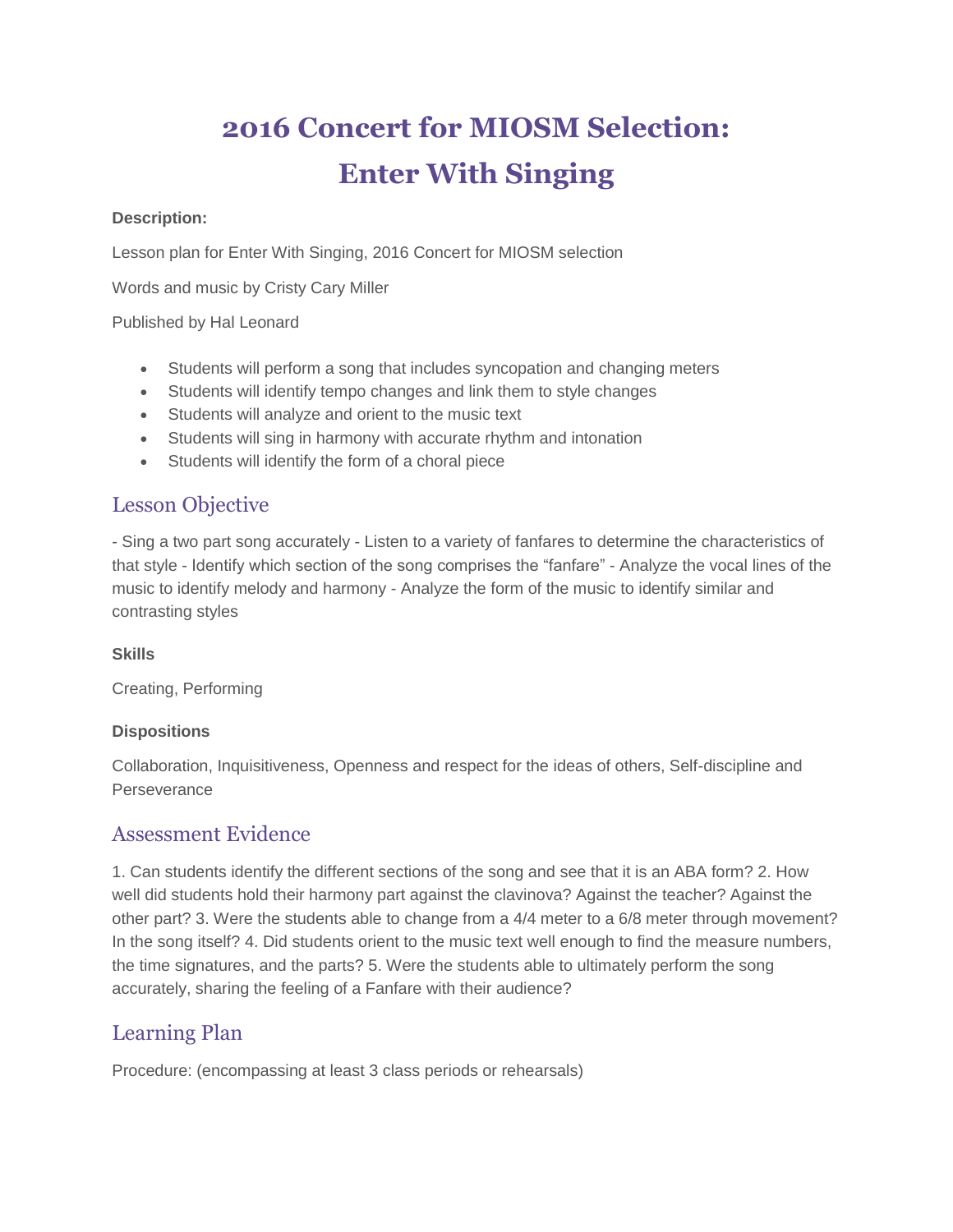1. Welcome the students to class. Do a "cold" listening of a section of one of the fanfare examples without telling the students what they'll hear. Have them listen to another example as well. Have the student identify musical elements of both pieces, such as the tempo and volume. Ask the students where they might expect to hear such pieces (weddings, Olympics, inaugurations….etc)

2. Have the students open the choral music and find the vocal entrance at measure 11. Sing the passage for the students, and ask them what volume level they would suggest that section be. Have the students repeat the words in rhythm, phrase by phrase, identifying the syncopated patterns in measures 11 and 13. Have the students echo sing each unison phrase in this section through measure 15.

3. Have the students find a place to stand in the room. Responding to the rhythms on the hand drum, they'll move to 4/4 and 6/8 without labeling them. Set a pattern in 4 with the vocal cues "We are marching." Play until the kids have it then switch to "Now we are stepping out, Now we are stepping out" ( or any silly phrase you can come up with!) Switch back and forth. Try having a student play the triangle when the rhythm should change. The Teacher should continue the pattern on the hand drum for consistency.

4. Sing measure 12 into 13 and 14 for the students, asking them what happens to the "feel" of the meter in that spot. Have students find the 6/8 meter change and show it to a friend. Continue by echo singing the 6/8 section through measure 27, the return to 4/4 time.

5. When the students have a bit of "working knowledge" of section 1, have them walk and follow a hand drum pattern in 4/4 while saying the words for measure 11-14. Have them freeze- change the hand drum to a 6/8 pattern and have the students sway that pattern while they say the words. Repeat, but this time have them students go from measure 11-14 through measure 27 without stopping. Help them articulate how the two sections are different. (one "flows" more easily, the other fits a marching pattern more easily.)

6. Label the fanfare section as section "A", noting that the entire section repeats at m. 31 through 47 with only minor changes in lyrics and corresponding rhythms. Sing from measure 11 to measure 47 and congratulate the kids on making such quick progress!

7. Have the students do a quick scavenger hunt to find the tempo change at measure 49. Label this as section "B". Identify the very first rhythm in this section as the same rhythm the song began with, but now it's slower and softer, and more legato. Sing while the students track along, stopping at m. 57. Ask the students which part you should continue on- they should identify that now part 1 goes on to the higher staff while part 2 continues on the lower staff. Work with each group individually, having them sing their parts independently while you sing the opposite part, and finally against the opposite group. If you have access to a Clavinova, this is a great part to use your pre-recorded parts to support the singers' independence.

8. Ask the students what happens at measure 66- they should recognize part 1 as the melody they sang initially at measure 11. Have them find the harmony in part 2; spend as much time as necessary to teach the harmony to part 2, and fit it against the already known melody. Help the